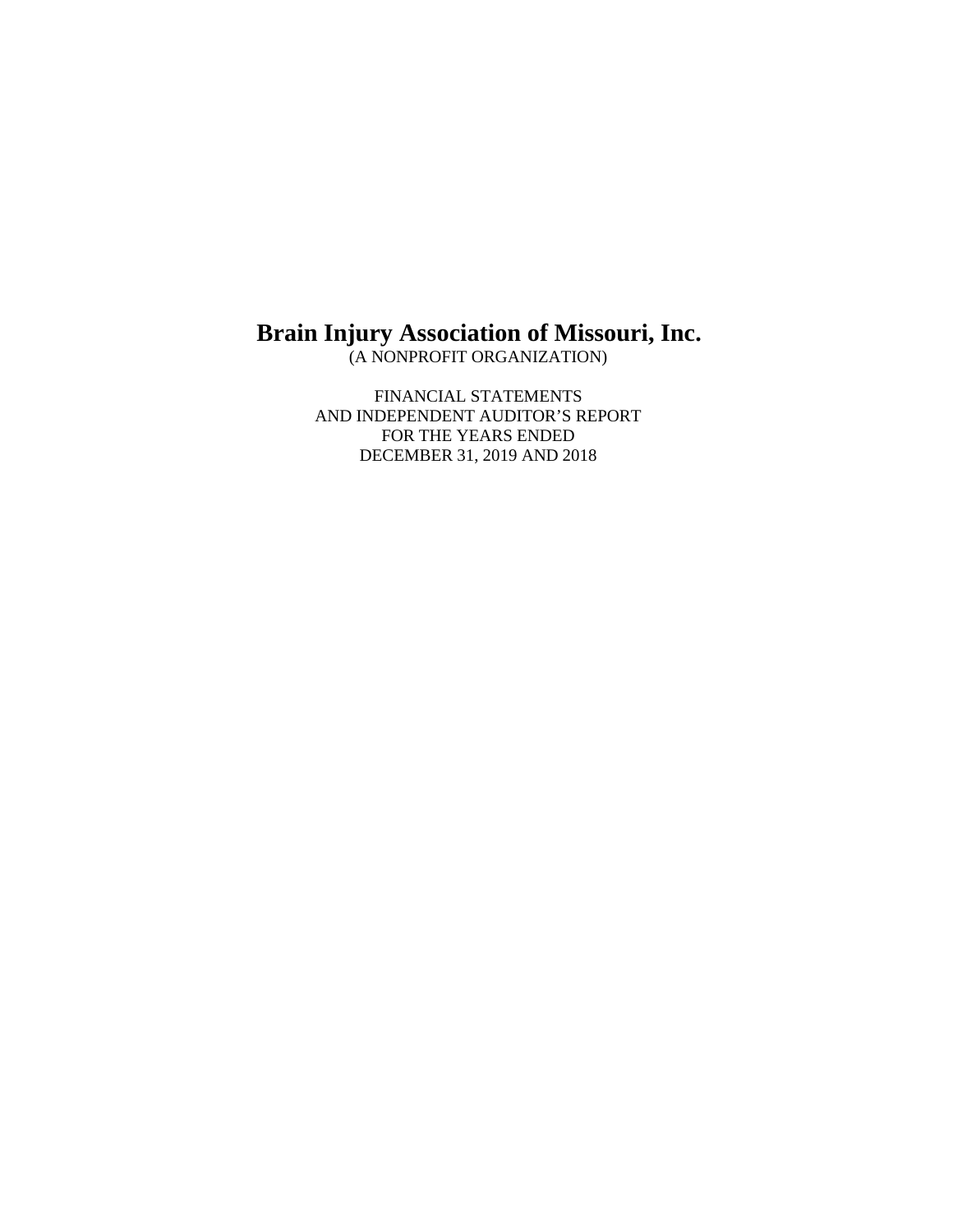# BRAIN INJURY ASSOCIATION OF MISSOURI, INC.

# **CONTENTS**

| <b>PAGE</b> |
|-------------|
|-------------|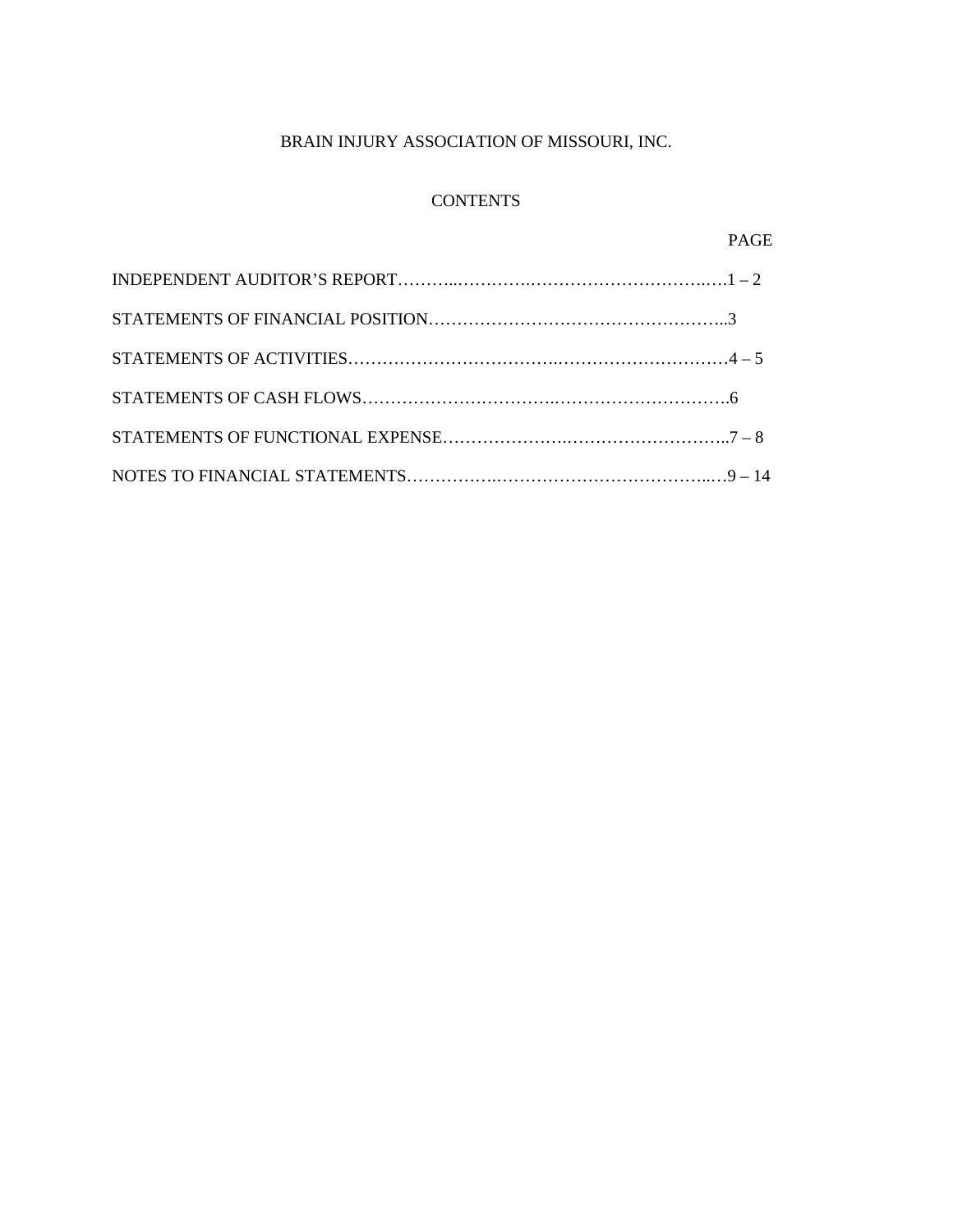# Linda A. Howdeshell, CPA

#### **INDEPENDENT AUDITOR'S REPORT**

To the Board of Directors Brain Injury Association of Missouri, Inc. St. Louis, MO 63146

#### *Report on the Financial Statements*

I have audited the accompanying financial statements of Brain Injury Association of Missouri, Inc., (a nonprofit organization) which comprise the statements of financial position as of December 31, 2019, and 2018, and the related statements of activities, cash flows, and functional expenses, for the years then ended, and the related notes to the financial statements.

#### *Management's Responsibility for the Financial Statements*

Management is responsible for the preparation and fair presentation of these financial statements in accordance with accounting principles generally accepted in the United States of America; this includes the design, implementation, and maintenance of internal control relevant to the preparation and fair presentation of financial statements that are free from material misstatement, whether due to fraud or error.

#### *Auditor's Responsibility*

My responsibility is to express an opinion on these financial statements based on my audit. I conducted my audit in accordance with auditing standards generally accepted in the United States of America. Those standards require that I plan and perform the audit to obtain reasonable assurance about whether the financial statements are free of material misstatement.

An audit involves performing procedures to obtain audit evidence about the amounts and disclosures in the financial statements. The procedures selected depend on the auditor's judgment, including the assessment of the risks of material misstatement of the financial statements, whether due to fraud or error. In making those risk assessments, the auditor considers internal control relevant to the entity's preparation and fair presentation of the financial statements in order to design audit procedures that are appropriate in the circumstances, but not for the purpose of expressing an opinion on the effectiveness of the entity's internal control. Accordingly, I express no such opinion. An audit also includes evaluating the appropriateness of accounting policies used and the reasonableness of significant accounting estimates made by management, as well as evaluating the overall presentation of the financial statements.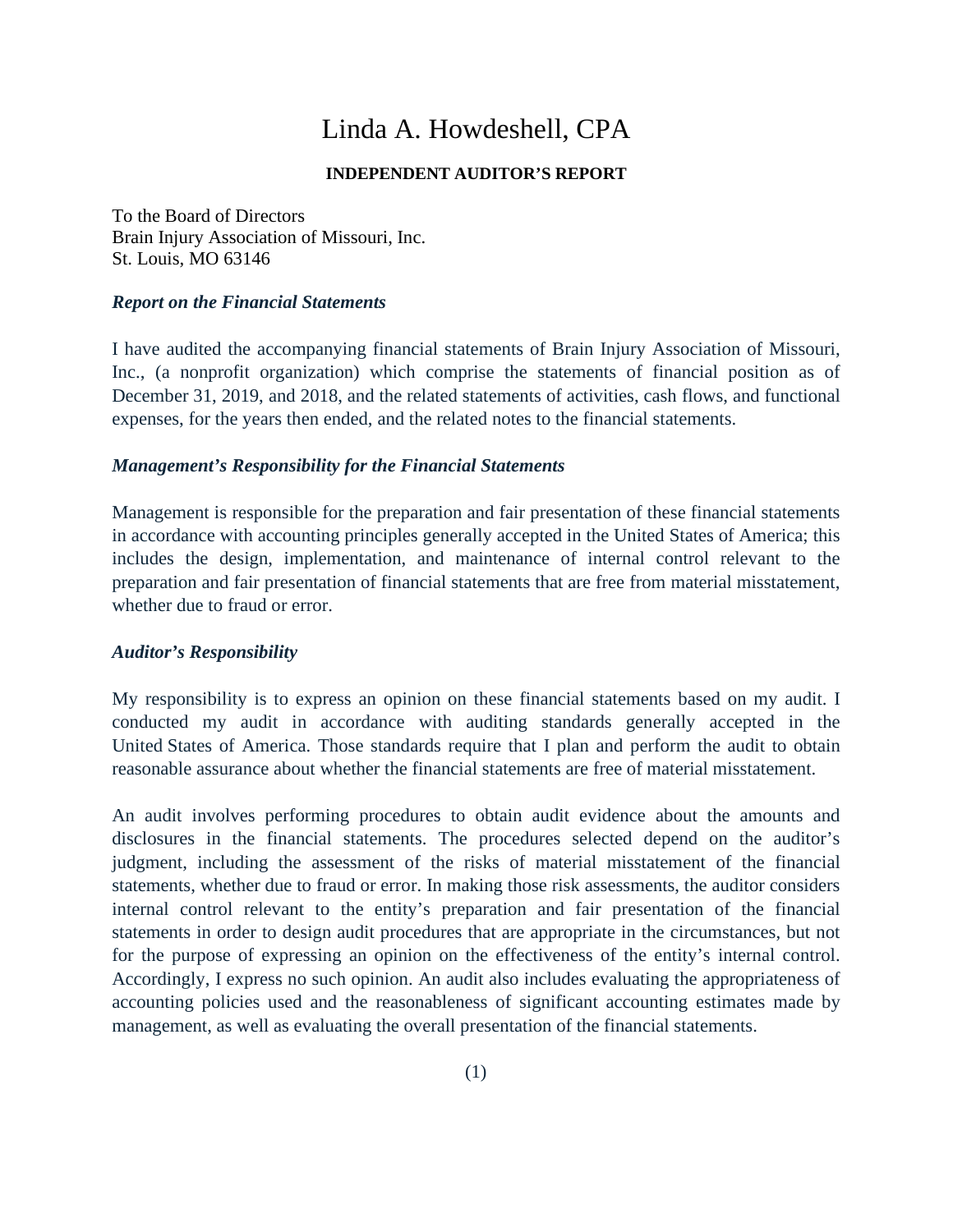I believe that the audit evidence I have obtained is sufficient and appropriate to provide a basis for my audit opinion.

# *Opinion*

In my opinion, the financial statements referred to in the first paragraph present fairly, in all material respects, the financial position of the Brain Injury Association of Missouri Inc, as of December 31, 2019, and 2018, and the changes in its net assets and its cash flows for the years then ended in conformity with accounting principles generally accepted in the United States of America.

Luid O. Hardesliell CPG

St. Louis, Missouri

October 14, 2020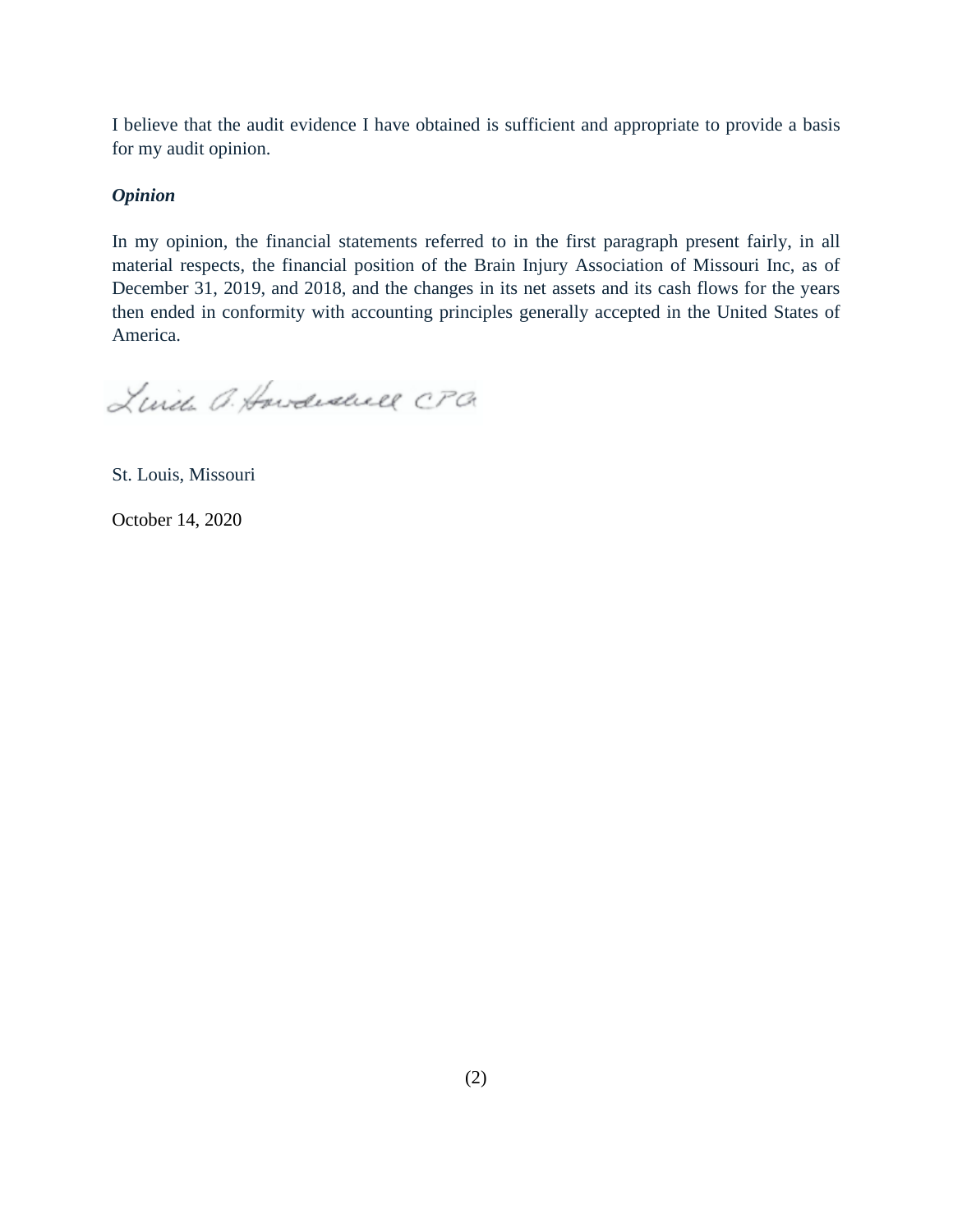# Brain Injury Association of Missouri, Inc. STATEMENTS OF FINANCIAL POSITION

# ASSETS

|                                     | December 31, |           |    |           |  |
|-------------------------------------|--------------|-----------|----|-----------|--|
|                                     |              | 2019      |    | 2018      |  |
| <b>CURRENT ASSETS</b>               |              |           |    |           |  |
| Cash                                | \$           | 87,608    | \$ | 111,096   |  |
| Receivables                         |              | 34,063    |    | 21,338    |  |
| Prepaid expenses                    |              | 7,392     |    | 7,423     |  |
| Deposits                            |              | 2,397     |    | 2,397     |  |
| <b>Total Current Assets</b>         |              | 131,460   |    | 142,254   |  |
| PROPERTY AND EQUIPMENT              |              | 57,164    |    | 57,164    |  |
| accumulated depreciation            |              | (57, 164) |    | (57, 164) |  |
| <b>Total Property and Equipment</b> |              |           |    |           |  |
| <b>OTHER ASSETS</b>                 |              |           |    |           |  |
| Investments                         |              | 455,250   |    | 345,036   |  |
| <b>TOTAL ASSETS</b>                 | \$           | 586,709   | \$ | 487,290   |  |
| <b>LIABILITIES AND NET ASSETS</b>   |              |           |    |           |  |
| <b>LIABILITIES</b>                  |              |           |    |           |  |
| Accounts payable                    | \$           | 5,400     | \$ | 2,180     |  |
| <b>NET ASSETS</b>                   |              |           |    |           |  |
| Funds without donor restrictions    |              | 556,309   |    | 470,110   |  |
| Funds with donor restrictions       |              | 25,000    |    | 15,000    |  |
| <b>Total Net Assets</b>             |              | 581,309   |    | 485,110   |  |
| TOTAL LIABILITIES AND NET ASSETS    | \$           | 586,709   | \$ | 487,290   |  |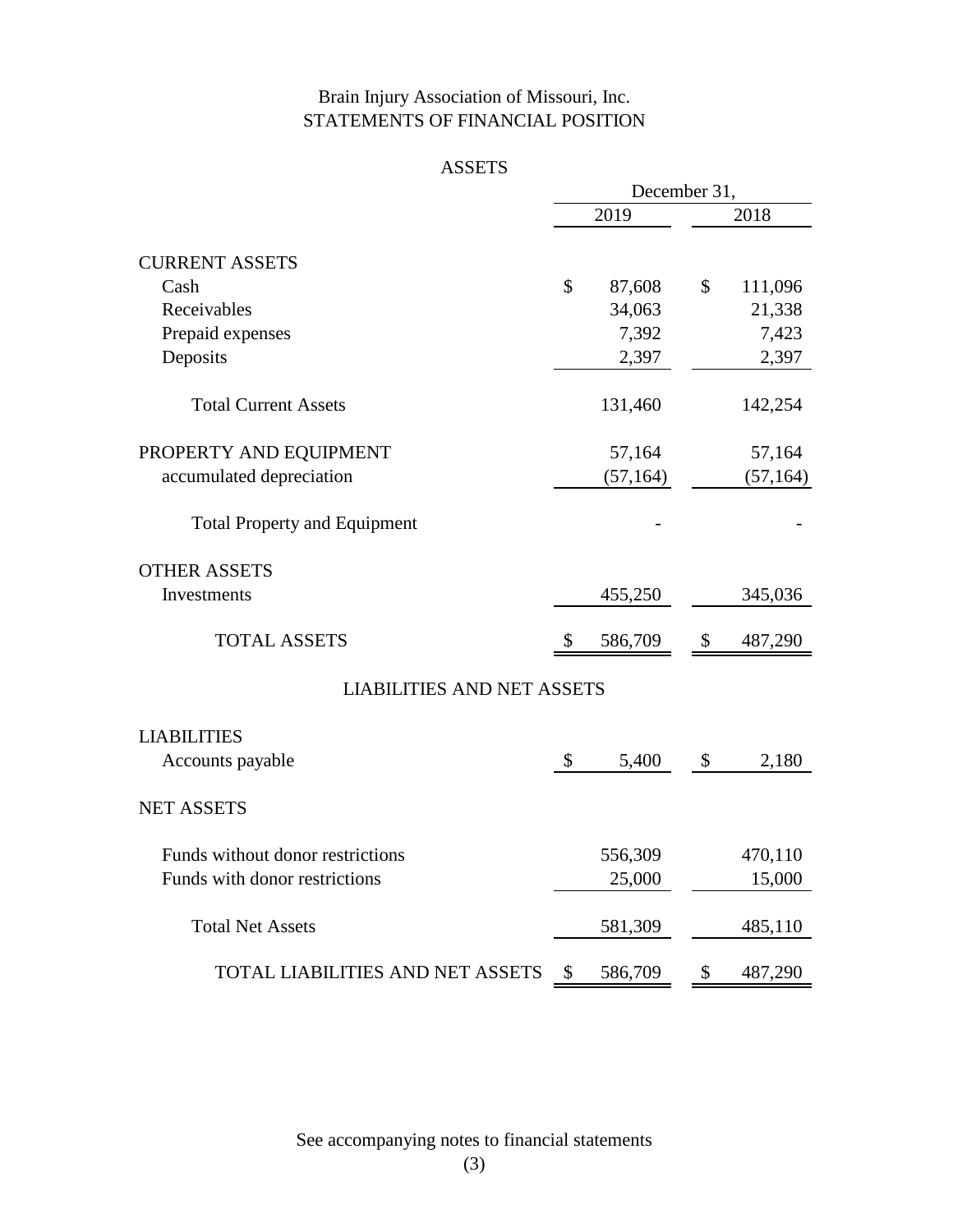# Brain Injury Association of Missouri, Inc. STATEMENT OF ACTIVITIES For the Year Ended December 31, 2019

|                                       |                           | Funds without                         |               | Funds with |               |
|---------------------------------------|---------------------------|---------------------------------------|---------------|------------|---------------|
|                                       |                           | donor restrictions donor restrictions |               |            | Total         |
| <b>SUPPORT AND REVENUE</b>            |                           |                                       |               |            |               |
| Support                               |                           |                                       |               |            |               |
| Contributions                         | \$                        | 226,656                               | $\mathcal{S}$ | 25,000     | \$<br>251,656 |
| Direct campaign                       |                           | 40,718                                |               |            | 40,718        |
| Membership dues                       |                           | 13,227                                |               |            | 13,227        |
| Revenue                               |                           |                                       |               |            |               |
| Program service income                |                           | 60,382                                |               |            | 60,382        |
| Interest and dividend income          |                           | 16,384                                |               |            | 16,384        |
| Net gain (loss) on investments        |                           | 67,605                                |               |            | 67,605        |
| Net assets released from restrictions |                           | 15,000                                |               | (15,000)   |               |
| TOTAL SUPPORT AND REVENUE             |                           | 439,972                               |               | 10,000     | 449,972       |
| <b>EXPENSES</b>                       |                           |                                       |               |            |               |
| Program services                      |                           | 307,374                               |               |            | 307,374       |
| Supporting services                   |                           |                                       |               |            |               |
| Management and general                |                           | 15,626                                |               |            | 15,626        |
| Fundraising                           |                           | 30,773                                |               |            | 30,773        |
| <b>TOTAL EXPENSES</b>                 |                           | 353,773                               |               |            | 353,773       |
| <b>CHANGE IN NET ASSETS</b>           |                           | 86,199                                |               | 10,000     | 96,199        |
| NET ASSETS, Beginning of year         |                           | 470,110                               |               | 15,000     | 485,110       |
| NET ASSETS, End of year               | $\boldsymbol{\mathsf{S}}$ | 556,309                               | \$            | 25,000     | \$<br>581,309 |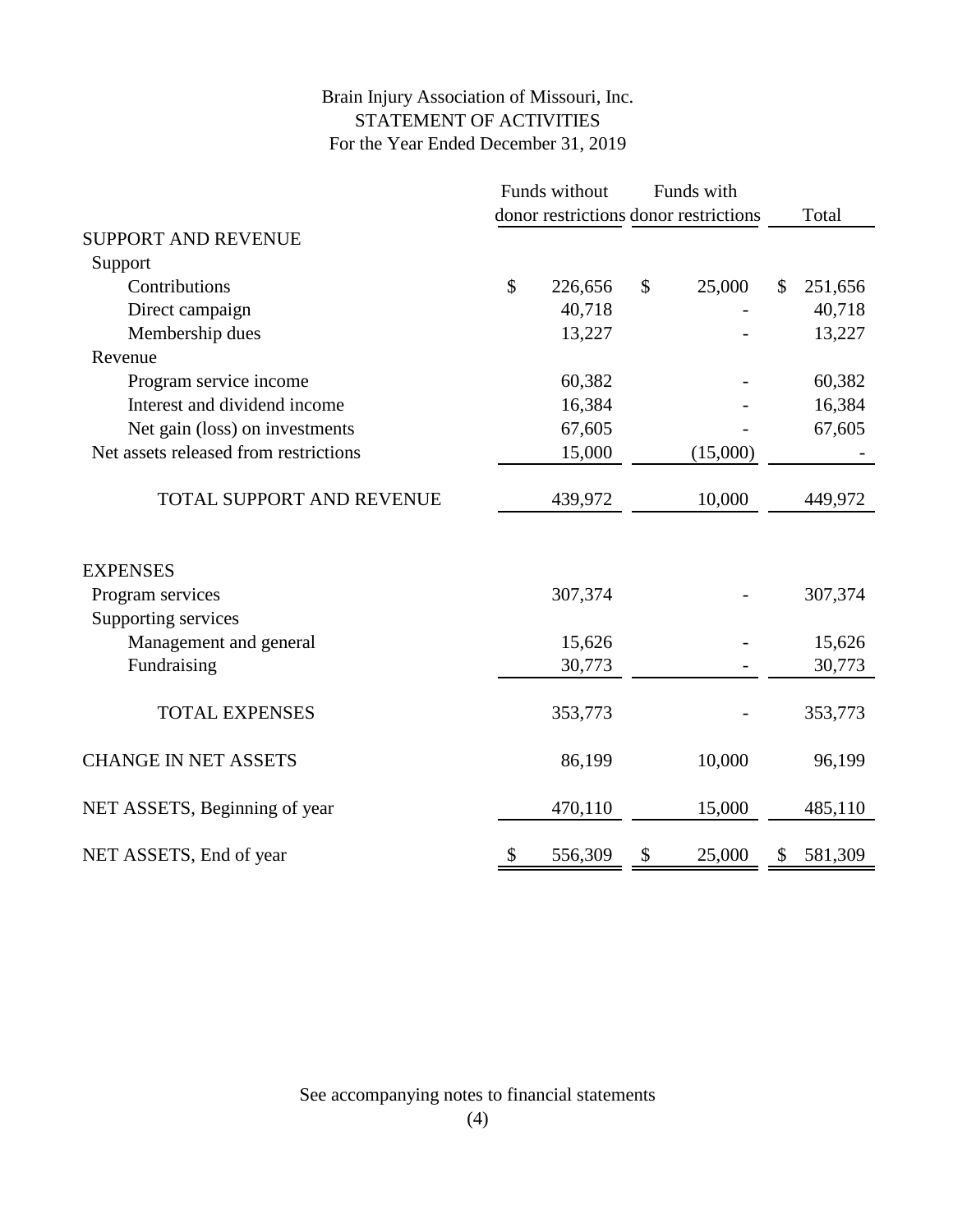# Brain Injury Association of Missouri, Inc. For the Year Ended December 31, 2018 STATEMENT OF ACTIVITIES

|                                       | Funds without                         |    | Funds with |               |
|---------------------------------------|---------------------------------------|----|------------|---------------|
|                                       | donor restrictions donor restrictions |    |            | Total         |
| <b>SUPPORT AND REVENUE</b>            |                                       |    |            |               |
| Support                               |                                       |    |            |               |
| Contributions                         | \$<br>238,435                         | \$ | 15,000     | \$<br>253,435 |
| Direct campaign                       | 37,800                                |    |            | 37,800        |
| Membership dues                       | 12,388                                |    |            | 12,388        |
| Revenue                               |                                       |    |            |               |
| Program service income                | 39,372                                |    |            | 39,372        |
| Interest and dividend income          | 11,502                                |    |            | 11,502        |
| Net gain (loss) on investments        | (18, 493)                             |    |            | (18, 493)     |
| Net assets released from restrictions | 21,381                                |    | (21, 381)  |               |
| TOTAL SUPPORT AND REVENUE             | 342,386                               |    | (6,381)    | 336,005       |
|                                       |                                       |    |            |               |
| <b>EXPENSES</b>                       |                                       |    |            |               |
| Program services                      | 267,657                               |    |            | 267,657       |
| Supporting service                    |                                       |    |            |               |
| Management and general                | 35,322                                |    |            | 35,322        |
| Fundraising                           | 26,782                                |    |            | 26,782        |
| <b>TOTAL EXPENSES</b>                 | 329,761                               |    |            | 329,761       |
| <b>CHANGE IN NET ASSETS</b>           | 12,624                                |    | (6,381)    | 6,243         |
| NET ASSETS, Beginning of year         | 457,486                               |    | 21,381     | 478,867       |
| NET ASSETS, End of year               | \$<br>470,110                         | \$ | 15,000     | \$<br>485,110 |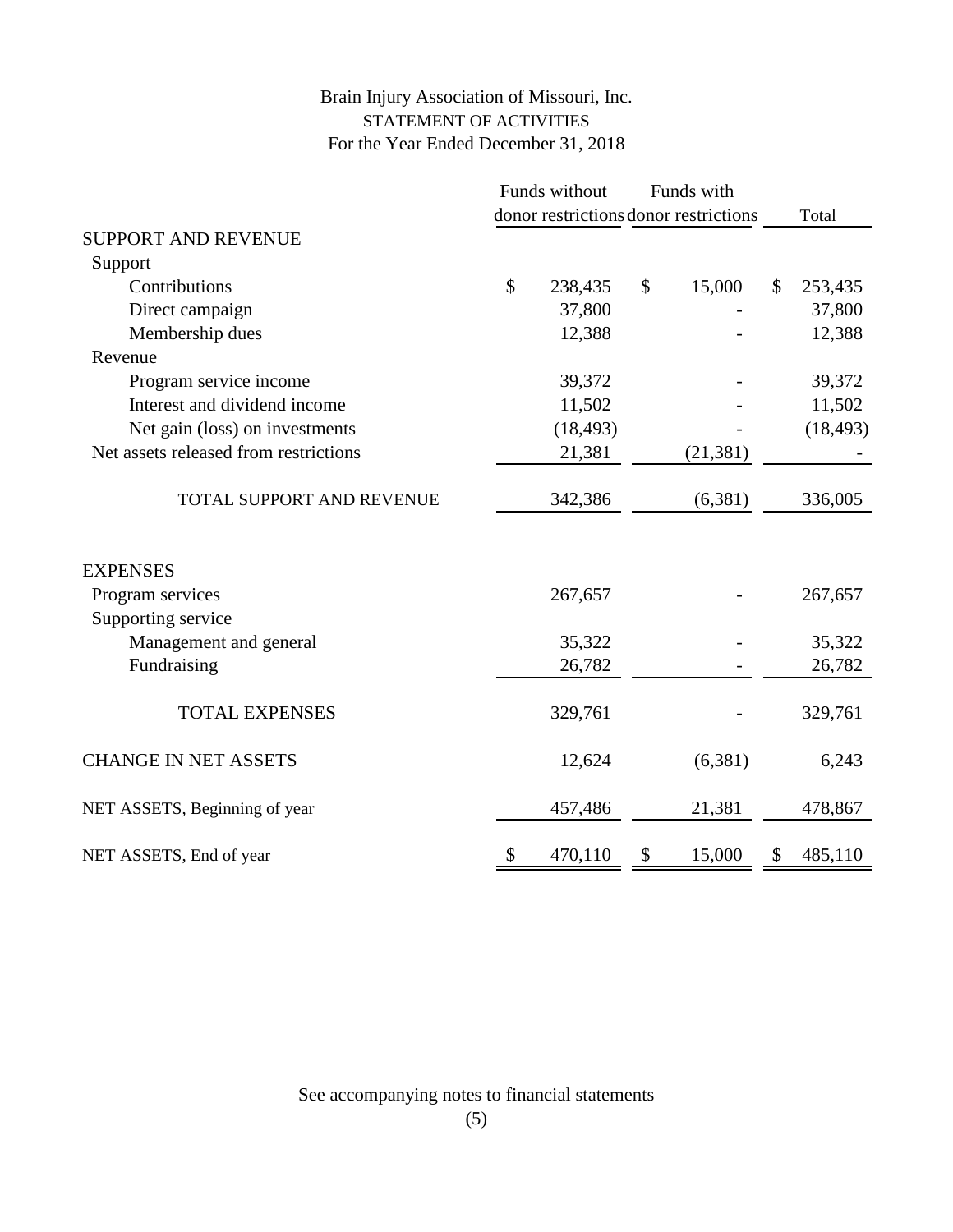# Brain Injury Association of Missouri, Inc. STATEMENTS OF CASH FLOWS

|                                                                                                                  | <b>Years Ended December 31</b> |                     |          |                    |
|------------------------------------------------------------------------------------------------------------------|--------------------------------|---------------------|----------|--------------------|
|                                                                                                                  |                                | 2019                |          | 2018               |
| CASH FLOWS FROM OPERATING ACTIVITIES<br>Change in net assets<br>Adjustments to reconcile change in net assets    |                                | 96,199              | \$       | 6,243              |
| to net change in cash from operating activities:<br>Net change in investments<br>(Increase) decrease in assets:  |                                | (89, 655)           |          | 18,493             |
| Receivables<br>Prepaid expenses                                                                                  |                                | (12, 725)<br>31     |          | (3,134)<br>(876)   |
| (Decrease) increase in liabilities:<br>Accounts payable                                                          |                                | 3,220               |          | 1,349              |
| Net Change in Cash and Cash<br><b>Equivalents from Operating Activities</b>                                      |                                | (2,930)             |          | 22,075             |
| CASH FLOWS FROM INVESTING ACTIVITIES<br>Proceeds from sale of investments<br>Purchase of investments             |                                | 41,027<br>(61, 585) |          | 72,909<br>(76,518) |
| Net Change in Cash and Cash<br><b>Equivalents from Investing Activities</b>                                      |                                | (20, 558)           |          | (3,609)            |
| NET CHANGE IN CASH AND CASH EQUIVALENTS                                                                          |                                | (23, 488)           |          | 18,466             |
| CASH AND CASH EQUIVALENTS -- BEGINNING OF THE YEAR                                                               |                                | 111,096             |          | 92,631             |
| CASH AND CASH EQUIVALENTS -- END OF THE YEAR                                                                     | \$                             | 87,608              | \$       | 111,096            |
| SUPPLEMENTAL DISCLOSURES<br>Cash paid during the year for interest<br>Cash paid during the year for income taxes | \$<br>\$                       |                     | \$<br>\$ |                    |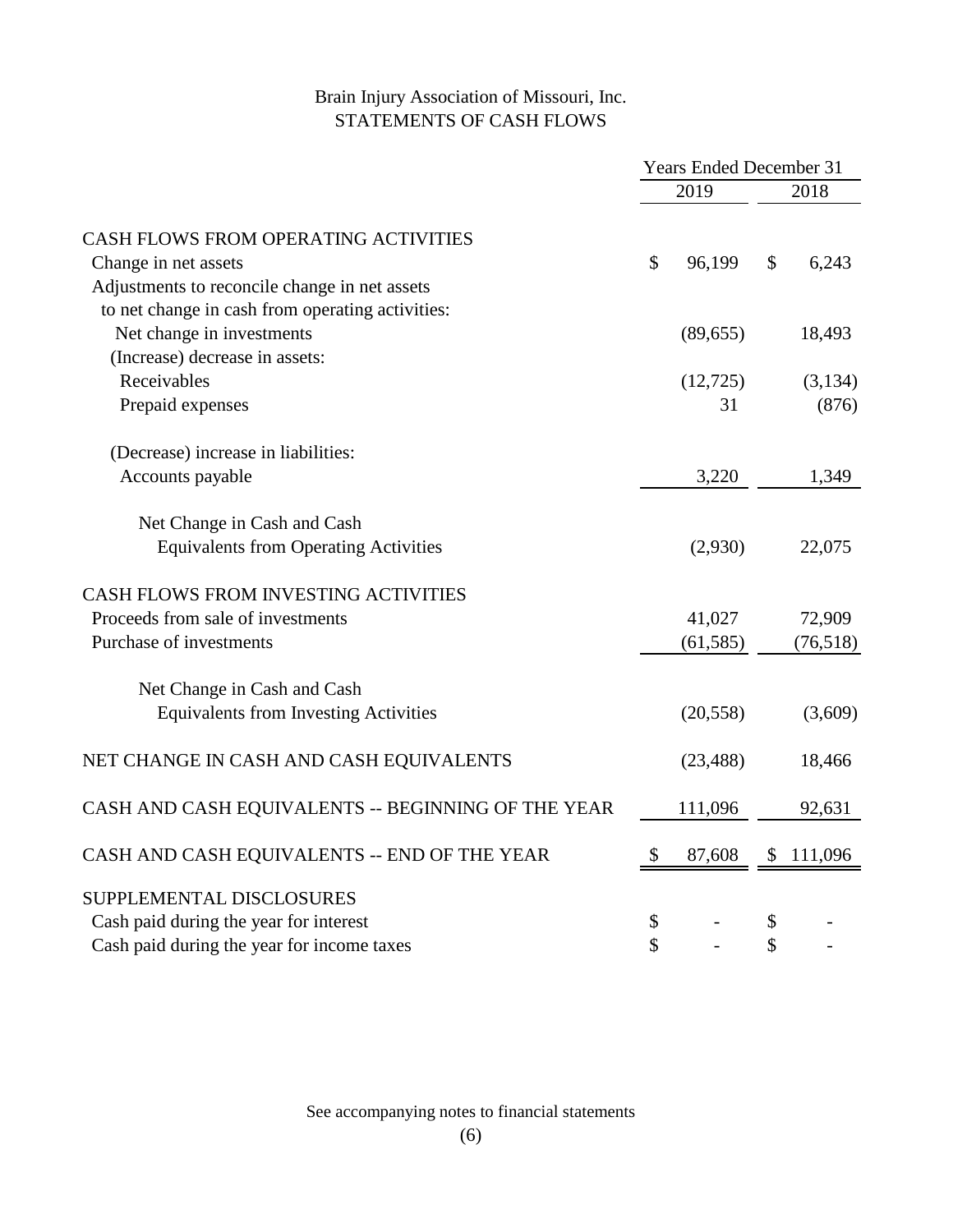# Brain Injury Association of Missouri, Inc. STATEMENT OF FUNCTIONAL EXPENSES For the Year Ended December 31, 2019

|                                    | <b>Program Services</b>          | <b>Supporting Services</b> |                                                    |               |
|------------------------------------|----------------------------------|----------------------------|----------------------------------------------------|---------------|
|                                    | <b>Total Program</b><br>Services | Management<br>and General  | <b>Total Supporting</b><br>Fundraising<br>Services | Total         |
| Salaries                           | 113,279<br>\$                    | \$<br>5,557                | \$<br>10,748<br>\$<br>16,305                       | \$<br>129,584 |
| Payroll taxes                      | 9,131                            | 422                        | 817<br>1,239                                       | 10,370        |
| <b>Employee benefits</b>           | 4,040                            | 188                        | 212<br>24                                          | 4,252         |
| Total Payroll, taxes, and benefits | 126,450                          | 6,167                      | 11,589<br>17,756                                   | 144,206       |
| Rent                               | 73,635                           | 1,792                      | 5,358<br>7,150                                     | 80,785        |
| Food                               | 28,831                           | 10                         | 557<br>567                                         | 29,398        |
| Professional fees                  | 6,600                            | 5,574                      | 5,749<br>175                                       | 12,349        |
| Travel and meetings                | 10,845                           | 336                        | 230<br>566                                         | 11,411        |
| Information technology             | 9,474                            | 77                         | 1,581<br>1,658                                     | 11,132        |
| Postage                            | 7,935                            | 181                        | 1,940<br>2,121                                     | 10,056        |
| Printing                           | 6,634                            |                            | 3,210<br>3,210                                     | 9,844         |
| Advertising-program outreach       | 9,375                            |                            | 78<br>78                                           | 9,453         |
| Affiliation                        | 6,211                            | 312                        | 624<br>312                                         | 6,835         |
| Supplies                           | 3,289                            | 163                        | 3,536<br>3,373                                     | 6,825         |
| Insurance                          | 3,610                            | 726                        | 388<br>1,114                                       | 4,724         |
| Scholarship                        | 4,500                            |                            |                                                    | 4,500         |
| Fees                               | 3,821                            | 5                          | 416<br>421                                         | 4,242         |
| Telephone                          | 3,484                            | 280                        | 418<br>698                                         | 4,182         |
| Miscellaneous                      | 2,060                            | 3                          | 8<br>11                                            | 2,071         |
| Dues and subscriptions             | 620                              |                            | 1,140<br>1,140                                     | 1,760         |
| <b>Total Expenses</b>              | 307,374<br>\$                    | 15,626<br>\$               | \$<br>30,773<br>46,399<br>\$                       | 353,773<br>\$ |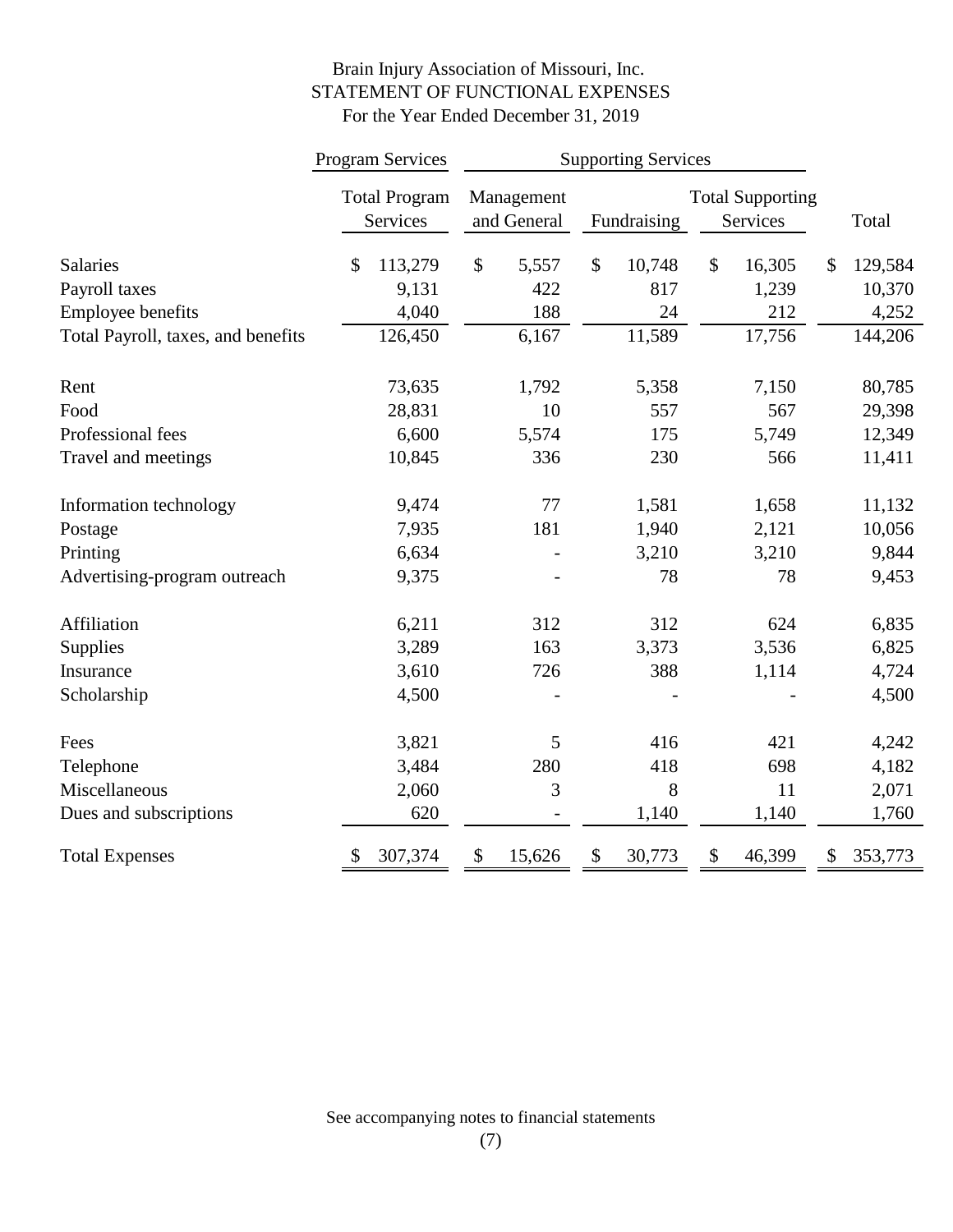# For the Year Ended December 31, 2018 Brain Injury Association of Missouri, Inc. STATEMENT OF FUNCTIONAL EXPENSES

|                                    | <b>Program Services</b>          | <b>Supporting Services</b> |                           |    |             |                           |                                     |               |
|------------------------------------|----------------------------------|----------------------------|---------------------------|----|-------------|---------------------------|-------------------------------------|---------------|
|                                    | <b>Total Program</b><br>Services |                            | Management<br>and General |    | Fundraising |                           | <b>Total Supporting</b><br>Services | Total         |
| <b>Salaries</b>                    | \$<br>98,742                     | \$                         | 9,874                     | \$ | 13,577      | \$                        | 23,451                              | \$<br>122,193 |
| Payroll taxes                      | 7,809                            |                            | 781                       |    | 1,074       |                           | 1,855                               | 9,664         |
| <b>Employee benefits</b>           | 3,001                            |                            | 300                       |    | 413         |                           | 713                                 | 3,714         |
| Total Payroll, taxes, and benefits | 109,552                          |                            | 10,955                    |    | 15,064      |                           | 26,019                              | 135,571       |
| Rent                               | 53,130                           |                            | 5,291                     |    | 5,782       |                           | 11,073                              | 64,203        |
| Food                               | 29,983                           |                            |                           |    | 192         |                           | 192                                 | 30,175        |
| Professional fees                  | 496                              |                            | 5,250                     |    |             |                           | 5,250                               | 5,746         |
| Travel and meetings                | 13,937                           |                            | 1,236                     |    |             |                           | 1,236                               | 15,173        |
| Information technology             | 6,431                            |                            | 160                       |    | 1,537       |                           | 1,697                               | 8,128         |
| Postage                            | 6,858                            |                            | 861                       |    | 631         |                           | 1,492                               | 8,350         |
| Printing                           | 7,016                            |                            | 352                       |    | 642         |                           | 994                                 | 8,010         |
| Advertising-program outreach       | 11,060                           |                            |                           |    |             |                           |                                     | 11,060        |
| Affiliation                        | 7,226                            |                            |                           |    |             |                           |                                     | 7,226         |
| Supplies                           | 5,183                            |                            | 95                        |    | 863         |                           | 958                                 | 6,141         |
| Insurance                          | 3,740                            |                            | 374                       |    | 514         |                           | 888                                 | 4,628         |
| Scholarship                        | 4,420                            |                            |                           |    |             |                           |                                     | 4,420         |
| Fees                               | 2,333                            |                            | 8,069                     |    | 321         |                           | 8,390                               | 10,723        |
| Telephone                          | 2,544                            |                            | 586                       |    | 379         |                           | 965                                 | 3,509         |
| Miscellaneous                      | 3,719                            |                            | 1,768                     |    | 857         |                           | 2,625                               | 6,344         |
| Dues and subscriptions             | 29                               |                            | 325                       |    |             |                           | 325                                 | 354           |
| <b>Total Expenses</b>              | \$<br>267,657                    | \$                         | 35,322                    | \$ | 26,782      | $\boldsymbol{\mathsf{S}}$ | 62,104                              | \$<br>329,761 |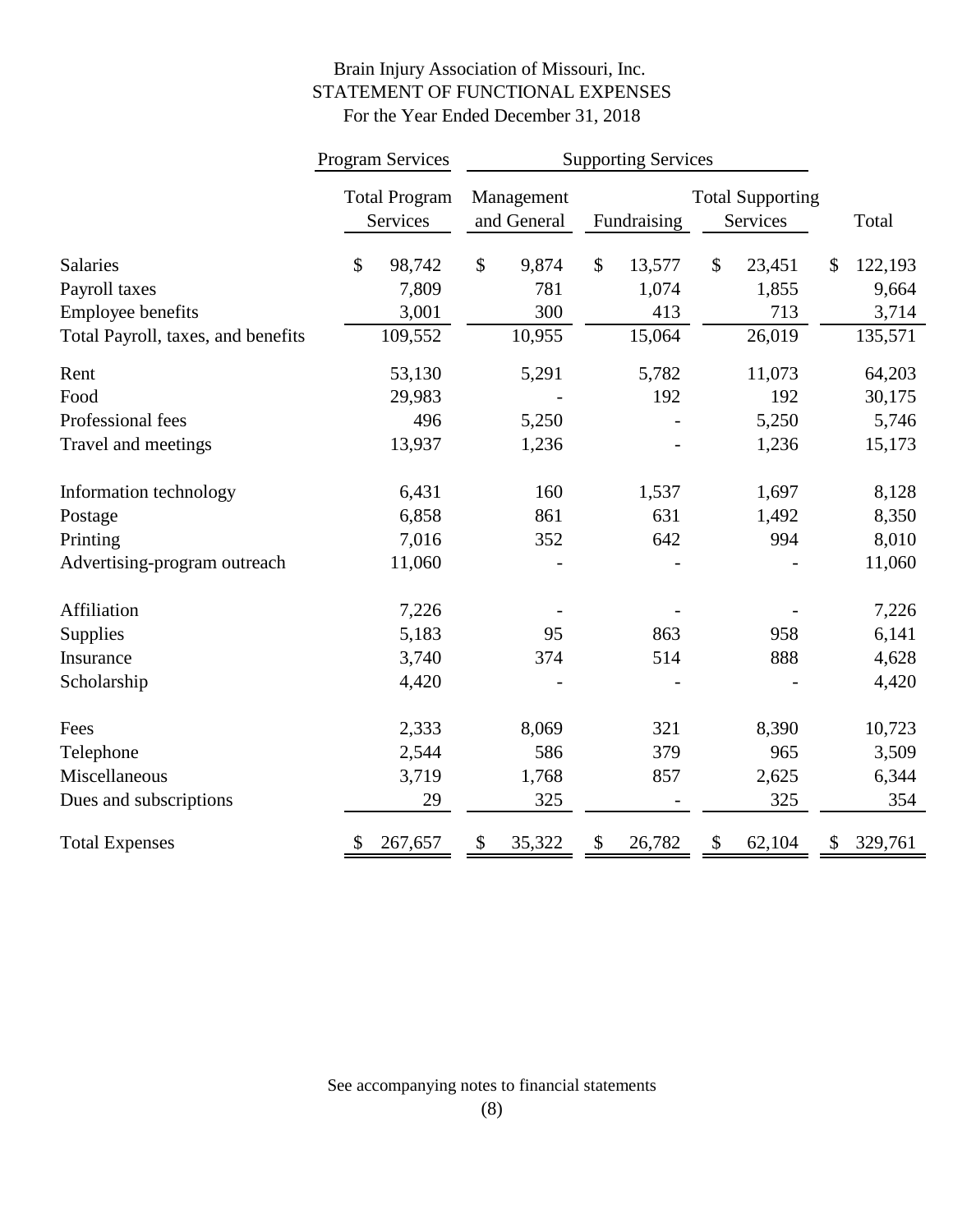#### NOTE A – SUMMARY OF SIGNIFICANT ACCOUNTING POLICIES

#### Nature of Activities

Brain Injury Association of Missouri, Inc. (the "Association") is a non-profit organization incorporated in the State of Missouri on May 21, 1982. It operates pursuant to a charter agreement with the Brain Injury Association of America, Inc. If the Missouri Association ceases to exit, its assets are distributed based upon the decision of the Board of Directors of the Association. The Association was formed to reduce the incidence of brain injury; to promote acceptance, independence, productivity of persons with brain injury; and to support their families.

#### Basis of Accounting

The financial statements of the Association have been prepared on the accrual basis of accounting in accordance with generally accepted accounting principles and accordingly reflect all significant receivables, prepaids, and payables.

#### Basis of Presentation

The Association presents its financial statements in accordance with the Financial Accounting Standards Board (FASB) Accounting Standards Codification (ASC) 958-205, "*Financial Statements of Not-for Profit Organizations.*" Under ASC 958-205, the Association is required to report information regarding its financial position and activities according to two classes of net assets: net assets without donor restrictions and net assets with donor restrictions.

The preparation of financial statements in conformity with generally accepted accounting principles requires management to make estimates and assumptions that affect the reported amounts of revenues and expenses during the reporting period and the reported amounts of assets and liabilities at the date of the financial statements. On an ongoing basis, the organization's management evaluates the estimates and assumptions based upon historical experience and various other factors and circumstances. The organization's management believes that the estimates and assumptions are reasonable in the circumstances; however, the actual results could differ from those estimates.

#### Cash and Cash Equivalents

The Association considers cash on hand, cash in banks, money market funds, certificates of deposit, time deposits, and U.S. government and other short-term securities with maturities of three months or less when purchased as cash and cash equivalents. Investments includes \$39,481, and \$17,430, of cash equivalents at December 31, 2019, and 2018, respectively.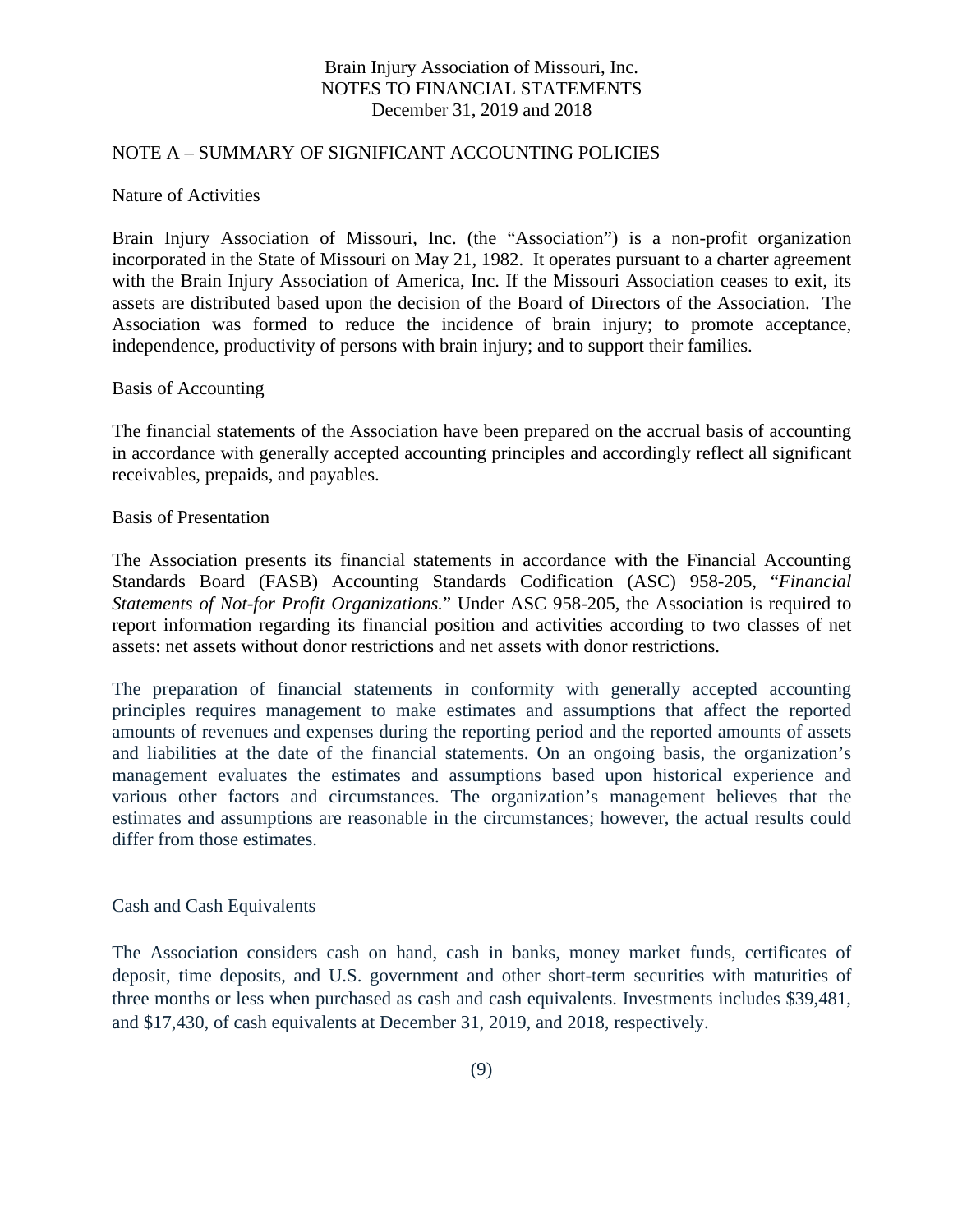#### NOTE A – SUMMARY OF SIGNIFICANT ACCOUNTING POLICIES (continued)

#### Property and Equipment

All capital expenditures are recorded at cost, if purchased, or; if donated, at the fair value as of the date received. The provision for depreciation is computed on the straight-line basis over the estimated useful lives of the assets. Capitalized assets are composed of furniture and equipment and are fully depreciated.

#### Gifts-in-Kind Contributions

If the Association receives a contribution of securities, facilities, supplies, or other non-monetary items, the contributed asset is recognized at its estimated fair value at the date of gift. Donated supplies are recorded as contributions at the date of gift and as expenses when the donated items are placed into service or distributed.

The Association benefits from personal services provided by a substantial number of volunteers. Those volunteers have donated significant amounts of time and services in the Association's program operations and in its fund-raising campaigns. However, the majority of the contributed services do not meet the criteria for recognition in financial statements. GAAP allow recognition of contributed services only if (*a*) the services create or enhance nonfinancial assets or (*b*) the services would have been purchased if not provided by contribution, require specialized skills, and are provided by individuals possessing those skills. Such services are assigned a value based on rates commensurate with the type of services performed.

#### Revenue Recognition

The Association recognizes contributions as funds without donor restrictions and funds with donor restrictions, depending on the existence or nature of any donor restrictions. Contributions are recognized when the donor makes a promise to give the Association that is, in substance, unconditional. Contributions that are restricted by the donor are reported as increases in net assets without restrictions, if the restrictions expire in the fiscal year in which the contributions are recognized. All other donor-restricted contributions are reported as increases in funds with donor restrictions net assets depending on the nature of the restriction. When a restriction expires, net assets with donor restrictions are reclassified to net assets without donor restrictions.

The Association uses the allowance method to determine uncollectible unconditional promises receivable. The allowance is based on prior years' experience and management's analysis of specific promises made. The Association considers grants and accounts receivable at December 31, 2019, and 2018, to be fully collectible.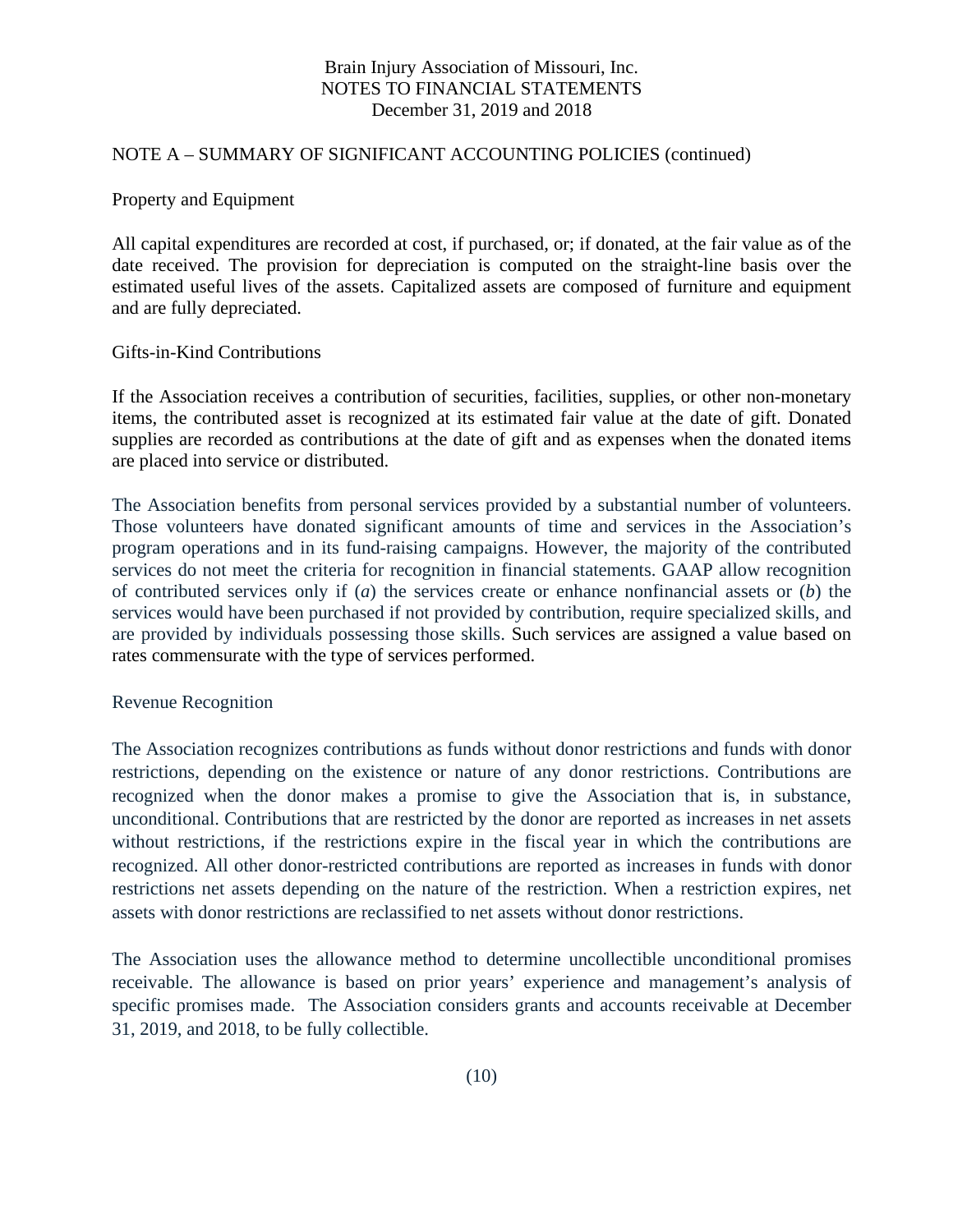### NOTE A – SUMMARY OF SIGNIFICANT ACCOUNTING POLICIES (continued)

### **Investments**

The Association has adopted FASB ASC 320 "Investments – Debt and Equity Securities." Under ASC 320, investments in marketable securities with readily determinable fair values and all investments in debt securities are reported at their fair values in the statement of financial position. Unrealized gains and losses are included in the change in net assets.

### Expense Allocation

Expenses are charged to program services and supporting activities on the basis of period time and expense studies unless directly identifiable with any specific function.

#### Income Taxes

The Association is a tax-exempt organization under Section 501 (c) (3) of the Internal Revenue Code. No provision for income taxes has been made. The Association has no uncertain tax positions that would result in material unrecognized tax expense or benefits.

### NOTE B – FAIR VALUE MEASUREMENTS

FASB ASC 820 "Fair Value Measurements" establishes a framework for measuring fair value. That framework provides a fair value hierarchy that prioritizes the inputs to valuation techniques used to measure fair value. Inputs to the three levels of the fair value hierarchy under FASB ASC 820-10 are described as follows:

- Level 1 Quoted prices for identical assets or liabilities in active markets, ie exchange traded equity securities.
- Level 2 Quoted prices for similar assets or liabilities in active markets; quoted prices for identical or similar assets or liabilities in inactive markets; inputs other than quoted prices that are observable for the asset or liability, ie US Treasury securities and corporate bonds.
- Level 3 Unobservable inputs and are significant to the fair value measurement.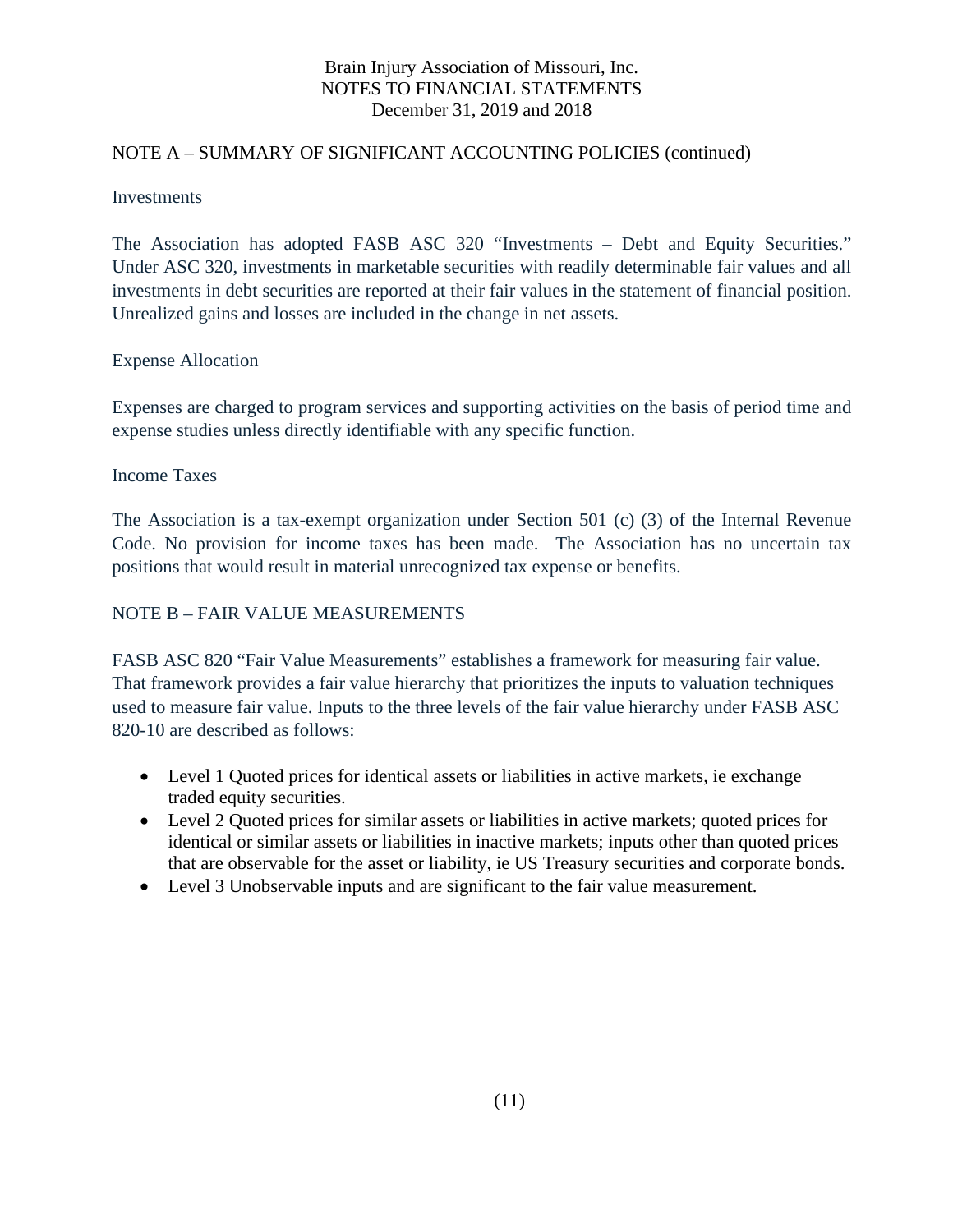### NOTE C – FAIR VALUE MEASUREMENTS (continued)

The following table sets forth by level within the fair value hierarchy the plan's assets at fair value as of December 31, 2019.

|                                 | Assets at  |                  |           |           |
|---------------------------------|------------|------------------|-----------|-----------|
|                                 | Fair Value | (Level 1)        | (Level 2) | (Level 3) |
| <b>Money Market</b>             | \$ 39,481  | \$39,481         | \$        |           |
| Equities                        | 231,657    | 231,657          |           |           |
| Preferreds                      | 89,876     | 89,876           |           |           |
| <b>Fixed Income</b>             | 69,367     | 69,367           |           |           |
| <b>Mutual Funds</b>             | 20,061     | 20,061           |           |           |
| <b>Unit Investment Trusts</b>   | 4,809      | 4,809            |           |           |
| Total investments at fair value | \$455,251  | <u>\$455,251</u> |           |           |

The following table sets forth by level within the fair value hierarchy the plan's assets at fair value as of December 31, 2018.

|                                 | Assets at  |           |           |           |
|---------------------------------|------------|-----------|-----------|-----------|
|                                 | Fair Value | (Level 1) | (Level 2) | (Level 3) |
| <b>Money Market</b>             | \$17,430   | 17,430    |           | \$        |
| Equities                        | 185,469    | 185,469   |           |           |
| Preferreds                      | 75,304     | 75,304    |           |           |
| <b>Fixed Income</b>             | 43,700     | 43,700    |           |           |
| <b>Mutual Funds</b>             | 15,489     | 15,489    |           |           |
| Unit Investment Trusts          | 7,644      | 7,644     |           |           |
| Total investments at fair value | \$345,036  | \$345,036 |           |           |

### NOTE C – SUBSEQUENT EVENTS

Subsequent events have been evaluated through October 14, 2020, which is the date the financial statements were available to be issued. Events occurring after that date have not been evaluated to determine whether a change in the financial statements would be required.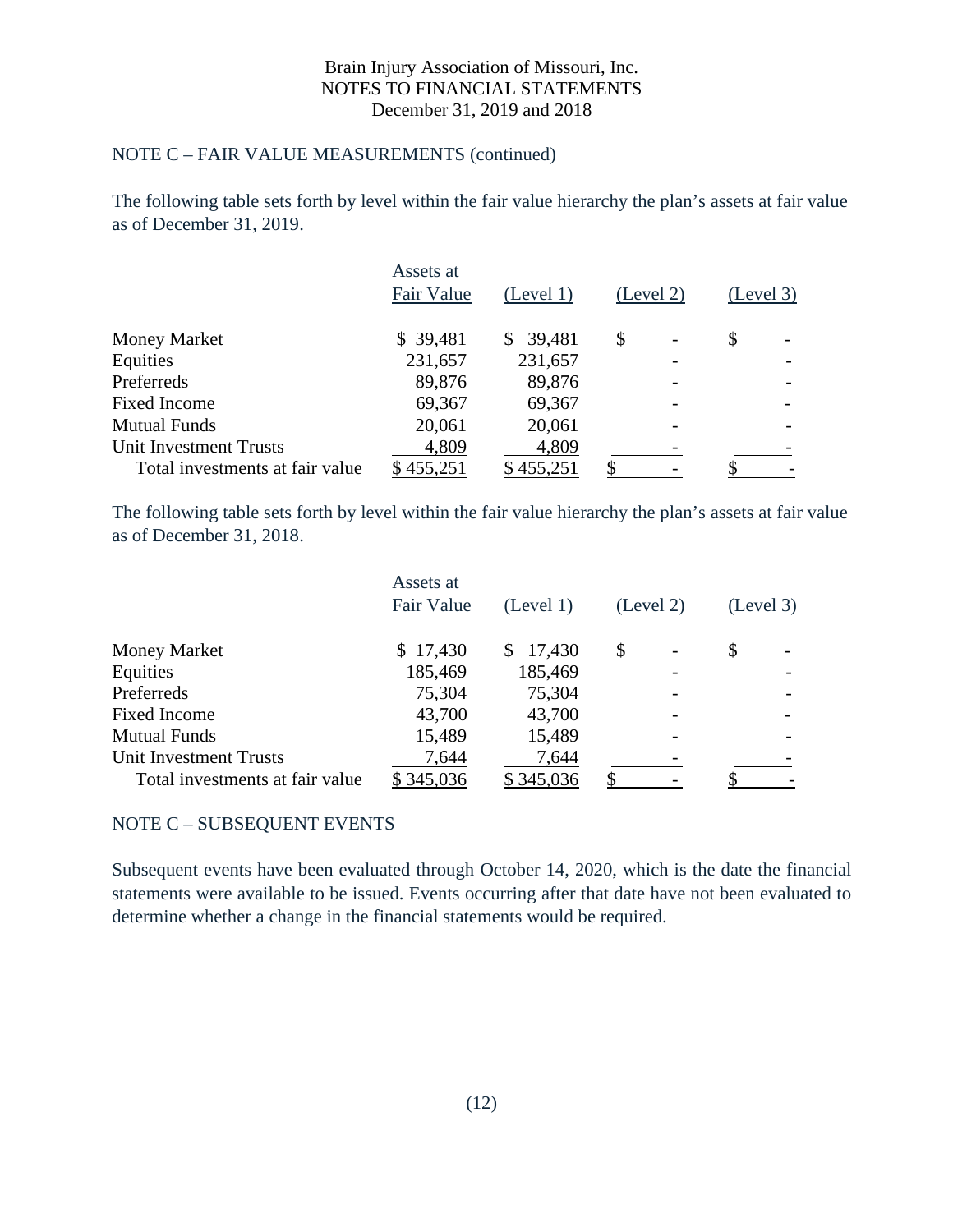### NOTE D – LEASE AGREEMENTS

January 2017, the Association renewed a five-year lease for office space in Saint Louis, Missouri now expiring July 31, 2022. At the expiration of the renewed term of this lease, the Association has the right to extend the terms of this lease for an additional successive term of three years. At December 31, 2019, the minimum lease payments under the terms of all lease agreements were as follows:

| For the Years Ended December 31, | Amount       |  |  |
|----------------------------------|--------------|--|--|
| 2020                             | \$<br>37,370 |  |  |
| 2021                             | 38,493       |  |  |
| 2022                             | 22,834       |  |  |
|                                  |              |  |  |
|                                  |              |  |  |

The lease expense for office space for the years ended December 31, 2019, and 2018, was \$36,277, and \$35,135, respectively.

In January 2018, the Association entered into a lease agreement for a copy machine. Effective February 2018, for a term a 60 months, the Association will make monthly payments of \$271. At December 31, 2019, the future minimum lease payments under the terms of all lease agreements are as follows:

| For the Years Ended December 31, | Amount |       |  |
|----------------------------------|--------|-------|--|
| 2020                             | \$     | 3,254 |  |
| 2021                             |        | 3,254 |  |
| 2022                             |        | 3,254 |  |
| 2023                             |        | 242   |  |
|                                  |        |       |  |